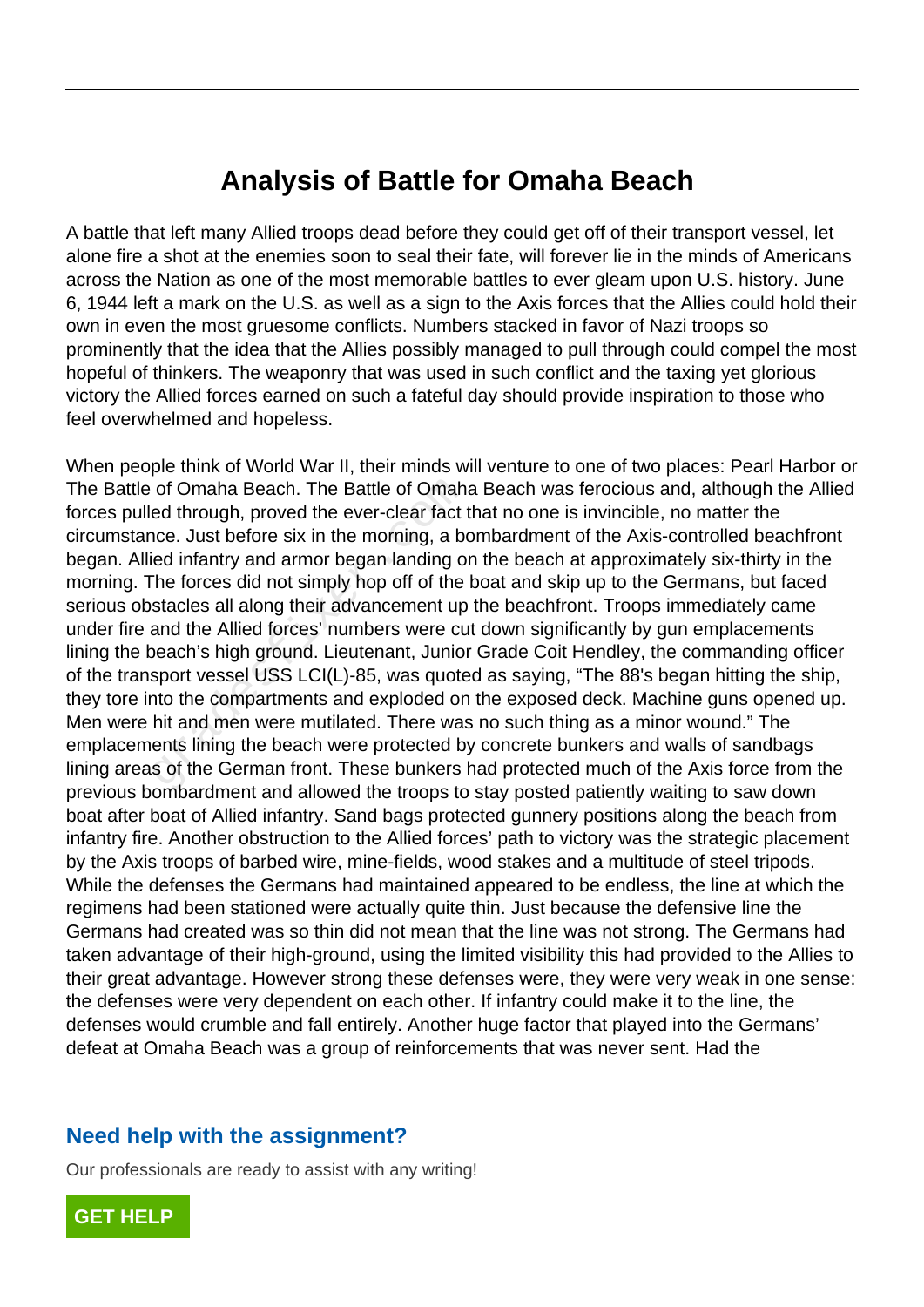reinforcements arrived at the front, the Americans most likely would never have reached past the defensive line and the Germans would have tasted victory. However, the Germans seemed to believe there was no need, that they had already defeated the Allies on Omaha Beach and that the reserves could be better put to use elsewhere. Even though the Germans had quickly discovered their mistake in the matter, they had not learned quickly enough to provide reserves before the defenses had fallen entirely and it was far too late.

A large variety of weaponry was capitalized on by each side as a means to win the battle at hand. The allies had attacked the beach days before the invasion with bombing runs and artillery strikes as to break the German foothold before putting boots on the ground. The bombers hit the beach rather hard but the bunkers that the Germans had designed for such an instance weren't to be easily destroyed by the standard shells carried by the average Allied bombing aircraft. The bombs dropped on Omaha were between one-hundred to five-hundred pounds and stood no chance at destroying the Germans' well engineered bunkers on the cliff sides. Another issue with the bombing of Omaha Beach by the Allies was the use of anti-aircraft guns. The particular anti-aircraft gun in question in the 88mm Flak gun, commonly referred to as eighty-eights. This gun was a German-engineered masterpiece of artillery. Although the gun had been designed to drop planes like flies, which it did quite often, it could also be used as an anti-tank/artillery gun, anti-infantry gun and a naval defense gun. The allies had also used ships off of the coast of Normandy to bombard Omaha beach, but the bombardments proved only slightly effective. While all the bombing and shelling that occurred that morning did impact the defenses of the Germans and tear the beach apart, the guns weren't accurate enough at long range to single out specific targets behind the German line and weren't powerful enough, much like the bombs carried by the planes of the battle, to pierce the Germans' bunkers. Also, though it seemed like a useful idea to shell the defenses and obstructions that obstructed the Allies' paths to the German lines, explosives aren't very effective on barbed wire or steel tripods. The barbed wire was not destroyed but instead was shaken a bit before resettling in the path of the Allied forces. When the allied troops began their invasion of the beach, they met a gun that would go down in history for its extraordinary ability to cut groups of soldiers down. The MG42, a light machine gun manufactured by Grossfuss Johannes AG, was a large machine gun that fired 7.92mm rounds at up to eighteen-hundred rounds a minute with an effective range of one thousand meters. These guns were fed ammo off of belts of up to two hundred and fifty rounds a piece. The gun often required two men to operate as to keep the belt from getting jammed against the gun's chamber. This gun opened on boats filled with Allied troops and cut down entire boats of infantry, each boat carrying around thirty to fifty men. The Allies also attempted to drop tanks at Omaha Beach. The boats carrying each tank came in from each end of the beach. The original plan for deployment of the armored forces on Omaha Beach was to drop the tanks a number of meters offshore and to allow the armor to make its way to the beach. However, this plan quickly seemed to fall unto the weather's mercy. The water was choppy and dangerous for tanks who would be half-submerged to travel through, especially over a distance particular anti-ancrait gun in question in<br>the S. This gun was a German-engineere<br>designed to drop planes like flies, which<br>rifillery gun, anti-infantry gun and a nav-<br>coast of Normandy to bombard Omaha<br>ective. While all t

## **Need help with the assignment?**

Our professionals are ready to assist with any writing!

**[GET HELP](https://my.gradesfixer.com/order?utm_campaign=pdf_sample)**